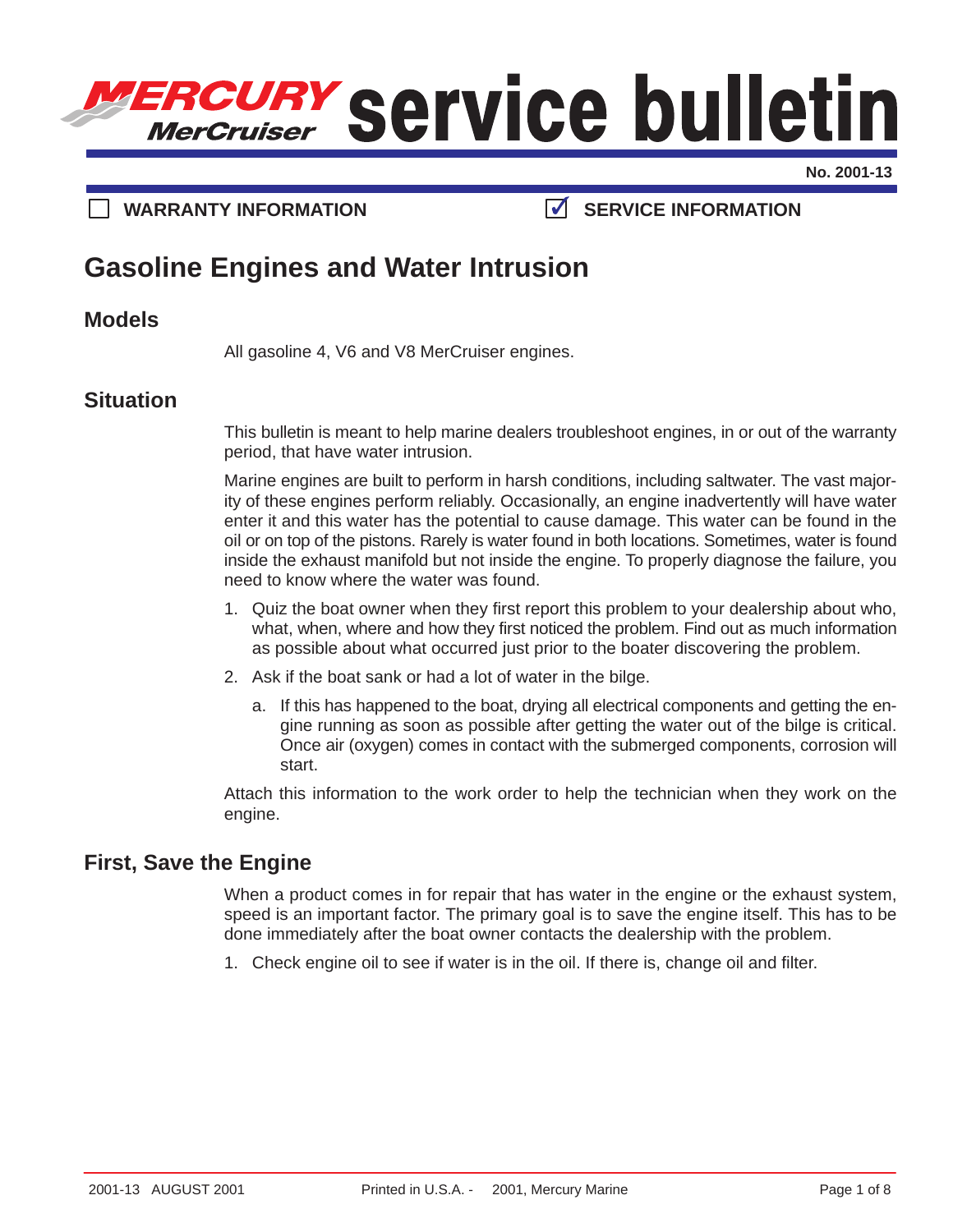- 2. Check for water on the top of the pistons. Remove the spark plugs and inspect them for signs of water. Ground the coil high-tension wire, then crank the engine over to purge any water out of the cylinders. Squirt engine oil into the cylinders through the spark plug holes and crank the engine over again.
- 3. Install new spark plugs and start the engine. If engine starts, run it at 1300 rpm until it reaches its' normal operating temperature.
- 4. Write on the repair order where water was found in the engine and what was done to save it. This will help the technician when they are ready to work on the engine.
	- a. When working on an engine with water intrusion, replacing the damaged parts is not enough. The root cause has to be determined and fixed so the boater will not be back later with the same problem.

# **Water Found in Engine Oil**

Refer to information noted on repair order during 1-4 above, preceding.

- 1. Water in oil, but not on top of pistons.
	- a. Start and run engine the second time at 1300 rpm until it reaches operating temperature. Check for water in engine oil again.
	- b. If water is in the oil again, the most likely reason is an intake manifold gasket or crack in the intake manifold, cylinder head or cylinder block.
	- c. If water is not in the oil again, the engine is sound and the water got in by an unknown way.
- 2. Water in oil and on top of pistons.
	- a. Do step 1. If water is not in the engine's oil again, then water got on top of the pistons and ran past the rings into the oil pan while the engine was not running. See "Water on Top of Pistons".

# **Water on Top of Pistons**

If water is found only on the top of pistons, the most likely way it got there is through the intake or exhaust valve. Rarely is it caused by a crack in the cylinder head or a bad cylinder head gasket.

- 1. Water entering through intake valve.
	- a. Sometimes water is found on top of the pistons and it is thought that it came in through the exhaust system. Look for signs of water entering the carburetor or throttle body then going into the intake manifold. The most common cause for water entering the engine this way is rainwater drainage onto the carburetor or throttle body.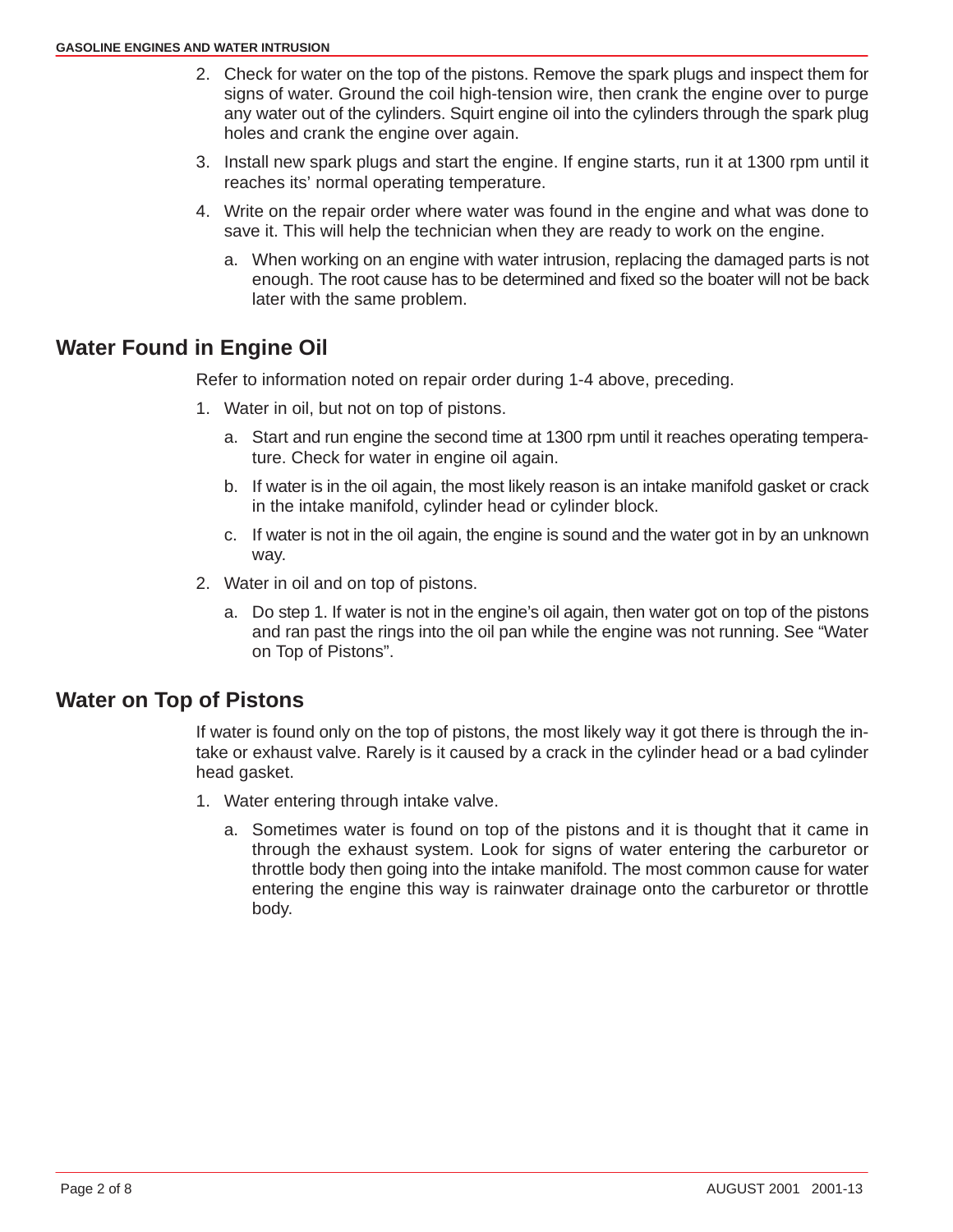- 2. Water entering through exhaust valve.
	- a. Water entering the engine through the exhaust valve can be caused by many reasons or conditions. Refer to "Water Coming Back In Through the Exhaust System".
- 3. Bad cylinder head gasket or cracked cylinder head or cylinder.
	- a. This type of failure normally is in one cylinder only. The water may foul out the spark plug and draw water backward through the exhaust system into the exhaust manifold. The only way to find this problem is to remove the cylinder head and inspect cylinder, cylinder head and gasket.

# **Water Coming Back In Through the Exhaust System**

Water getting into the cylinders through the exhaust valve or even just getting back into the exhaust ports in the manifold can have many different causes. Unlike automotive engine exhaust systems, marine engine exhaust systems are wet and very close to water. A marine engine's cooling water and exhaust mix at the end of the exhaust elbow on the engine. Because of this, the engine's exhaust system is where water gets back into the engine the easiest. The primary causes for water to get back into the engine through the exhaust system are 1) Engine Running Conditions, 2) Boat's Waterline, 3) Water Ingestion and 4) Engine Exhaust System Component. Each is described in depth following.

# **Engine Running Conditions**

- 1. Ignition misfire (fouled spark plug).
	- a. If an engine has a spark plug that is not firing, that cylinder will act like an air compressor and it can draw water backward into the exhaust manifold. Inspect all spark plugs, wires and the ignition system to make sure this was not the cause for water in the engine.
- 2. Engine run-on (dieseling).
	- a. An engine that continues to run after shutting the ignition key off can draw water backward into the exhaust manifold. Engine can run in reverse direction when it 'diesels'. If an engine 'diesels' when the key is turned off, turn key back on and increase rpm (in neutral) to 1300 for 40 seconds then return engine to idle rpm. Let engine continue to idle for 60-90 seconds and then turn key off. Refer to Service Bulletin 97-17 for additional information.
- 3. Bad valves.
	- a. Valves that are not seating properly can draw water backward into the engine. Take engine compression. If low, grind valves and seats.
- 4. Sticking exhaust valve.
	- a. An exhaust valve that sticks in its valve guide can draw water backward. Cylinder will act like an air compressor. Repair cylinder head, as necessary.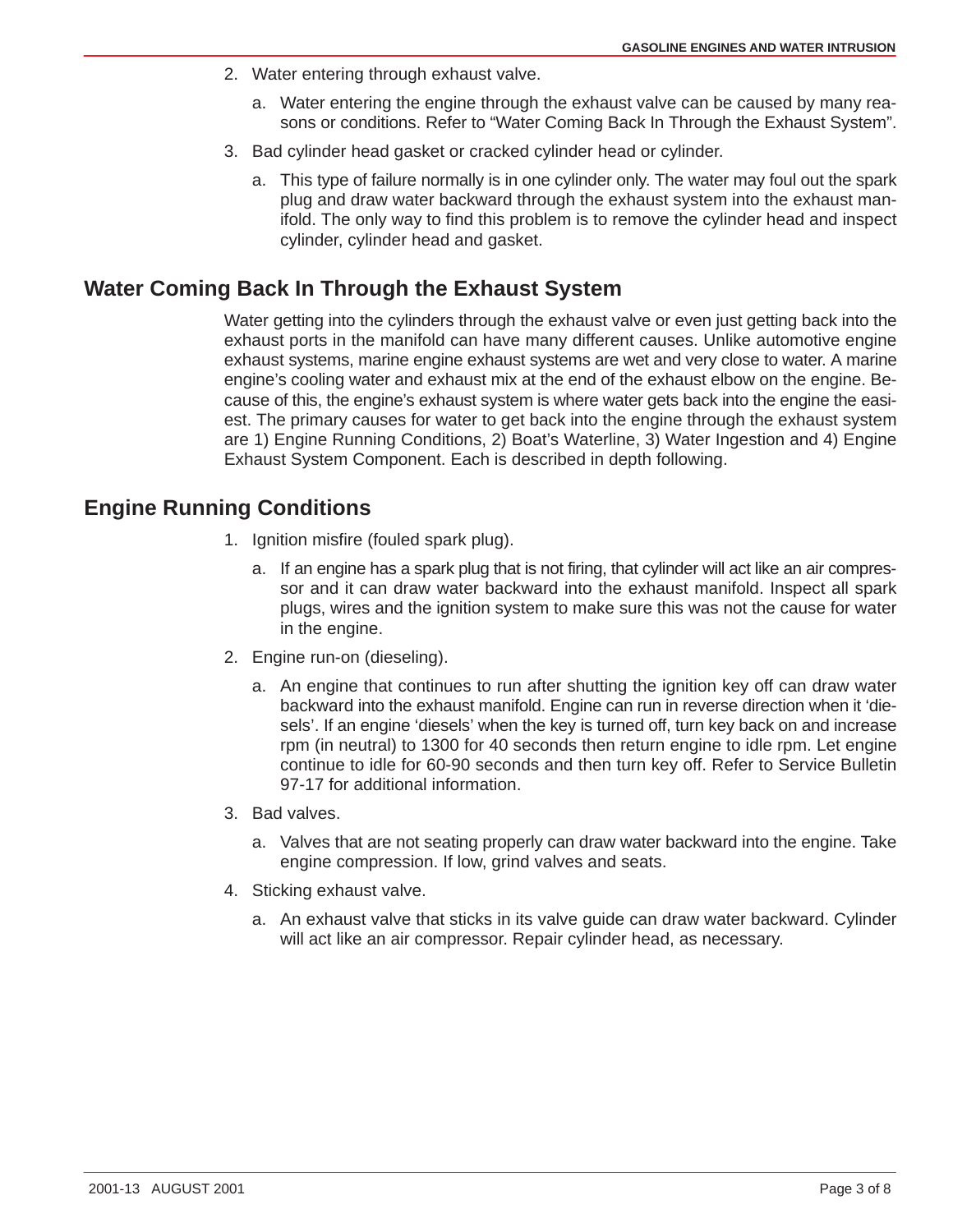#### **Boat's Waterline**

The normal symptom for this problem is the engine ran fine until the boater turned the engine off for a period of time. When they went to restart the engine, it was 'locked up' or it did not run smoothly.

- 1. Swim platforms and transom plate 'pockets'.
	- a. Rapid boat de-acceleration and then shutting the engine off on boats with either of these can cause water to be forced back up the exhaust system. The sudden rush of water against the boat's transom can 'push' water higher than normal up inside the exhaust system. Boats with exhaust outlets on the side of the hull or that use 'water lift' type canister mufflers rarely will have this type of problem.
- 2. Exhaust elbow height too low.
	- a. With the boat setting at rest in the water, measure the distance from the boat's water line to the top of the engine's exhaust elbow. Compare your measurement to the specifications in the service manual for the engine that you are measuring. If the measurement does not meet specifications, 3 in. (76 mm) or 6 in. (152 mm), Riser Kits will have to be installed.
- 3. Too much weight at stern of the boat or boat was 'beached'. The customer has to be quizzed as how the boat was loaded or what was done just prior to the problem occurring. It is important to duplicate what was done to the boat just prior to the customer having the problem.
	- a. If the exhaust elbow height meets the specification, the water could have come in because of too much weight being in the stern of the boat. This weight could be either gear or people at the stern or on the swim platform while the boat was 'at rest' in the water. Equal weight has to be placed at the stern or on the swim platform and then recheck exhaust elbow height.
	- b. If the boat was 'beached' when the problem occurred, do the same and then recheck exhaust elbow height.
- 4. Exhaust hose/collect/muffler downward angle (engines with thru-hull exhaust only).
	- a. If 1, 2 or 3 was not the cause of the water entering the engine, then the boat's exhaust system has to be examined. Measure the downward angle of all exhaust components from the engine to where it exits the boat's hull to make sure they are within specifications. Make sure no component of the exhaust system is running 'up hill', allowing water to drain backward into the engine. See "Inboard Engine Exhaust Systems" in this bulletin.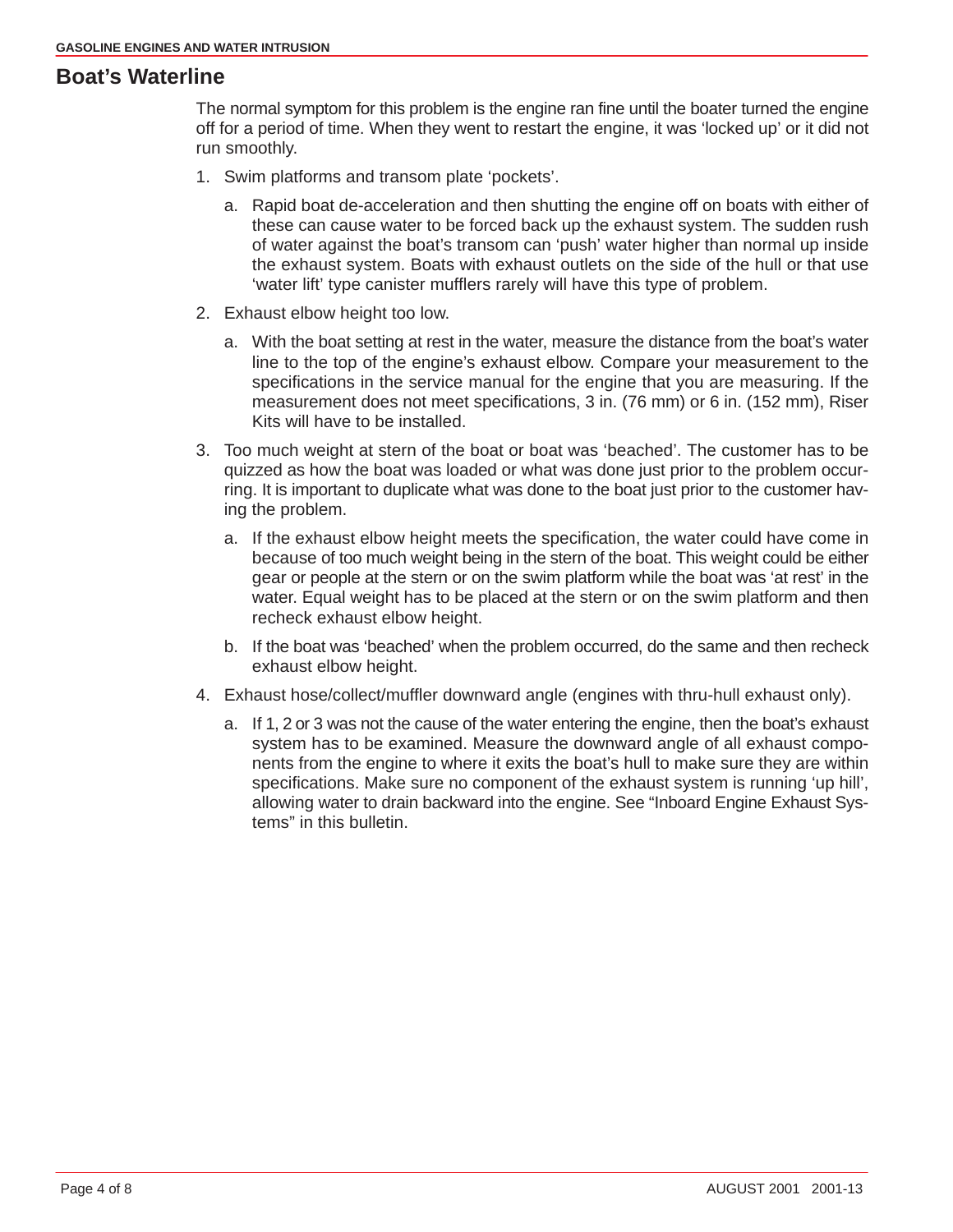## **Water Ingestion**

Engine cooling water mixes with the exhaust at the end of the exhaust elbow to go overboard. Under certain conditions, a fine mist or droplets of water can be drawn backward into the exhaust passage of the exhaust elbow while the engine is idling. They can travel backward until they 'wet' the vertical exhaust passage. When the engine is shut off, these droplets flow downward and collect in the exhaust manifold runners that go to the cylinder head. In saltwater areas, the water evaporates and leaves a salt crystal deposit in the runner. Over time, these salt crystals will cause rust to form on the exposed surface of an open exhaust valve. When this valve sticks, it will cause more water from the exhaust elbow discharge to be drawn backward into the engine.

This condition is more likely to occur on engines that have exhaust systems that exit out the boat's hull. Sterndrive engines that have thru-prop exhaust are least likely to see this condition. This condition is seen more in saltwater areas, but rarely seen in fresh water areas unless there is a poor engine running condition. Look inside the exhaust passage (at hose end of the exhaust elbow) to see if a salt or rust trail is present from that point on backward toward the manifold. If there is, the engine could have water ingestion.

- 1. All engines have valve overlap, even 4 cylinder engines. Gen+ V6 and V8 engines have more valve overlap than the older engines. The higher horsepower big block V8 engines have more than the base big block engines. This 'valve overlap' coupled with the 'tuning' of the boat's exhaust system can cause water ingestion. Valve overlap is more likely to cause water ingestion at idle or low engine rpm than it is at higher engine rpm.
- 2. Extended idling before shutting the engine off.
	- a. This affects an engine with thru-hull exhaust outlets more that thru-prop exhaust models. Because of 'No Wake' zones and other conditions, engines that idle 30+ minutes prior to being shut off, tend to be more likely to have water ingestion. Quiz the boat operator about their idle times. One way to stop or minimize this condition is to increase engine rpm (in neutral gear) to 1300 for 45 seconds then slowly return throttle to idle position and shut the engine off.
- 3. Throttle 'chops'.
	- a. Doing 'throttle chops' can cause water exiting from the exhaust elbow to be drawn backward into the engine on either thru-hull or thru-prop exhaust engines. Also, it can happen with the boat in the water or on a trailer with a flush device. Caution technicians and boat owners about doing 'throttle chops'.
- 4. Missing internal shutters in exhaust tips (sterndrive engines only).
	- a. Sterndrive engines with thru-transom exhaust are more likely to have water ingestion if the internal shutters are missing. The exhaust hose length is short on these installations. The internal shutters help break up the 'tuning' effect of the short hoses. Install exhaust tips that have internal shutters that will not burn out or break off. Installing exhaust tip silencers is another option. If there is room in the exhaust hose, installing the Exhaust Resonator Kit will help correct this condition also.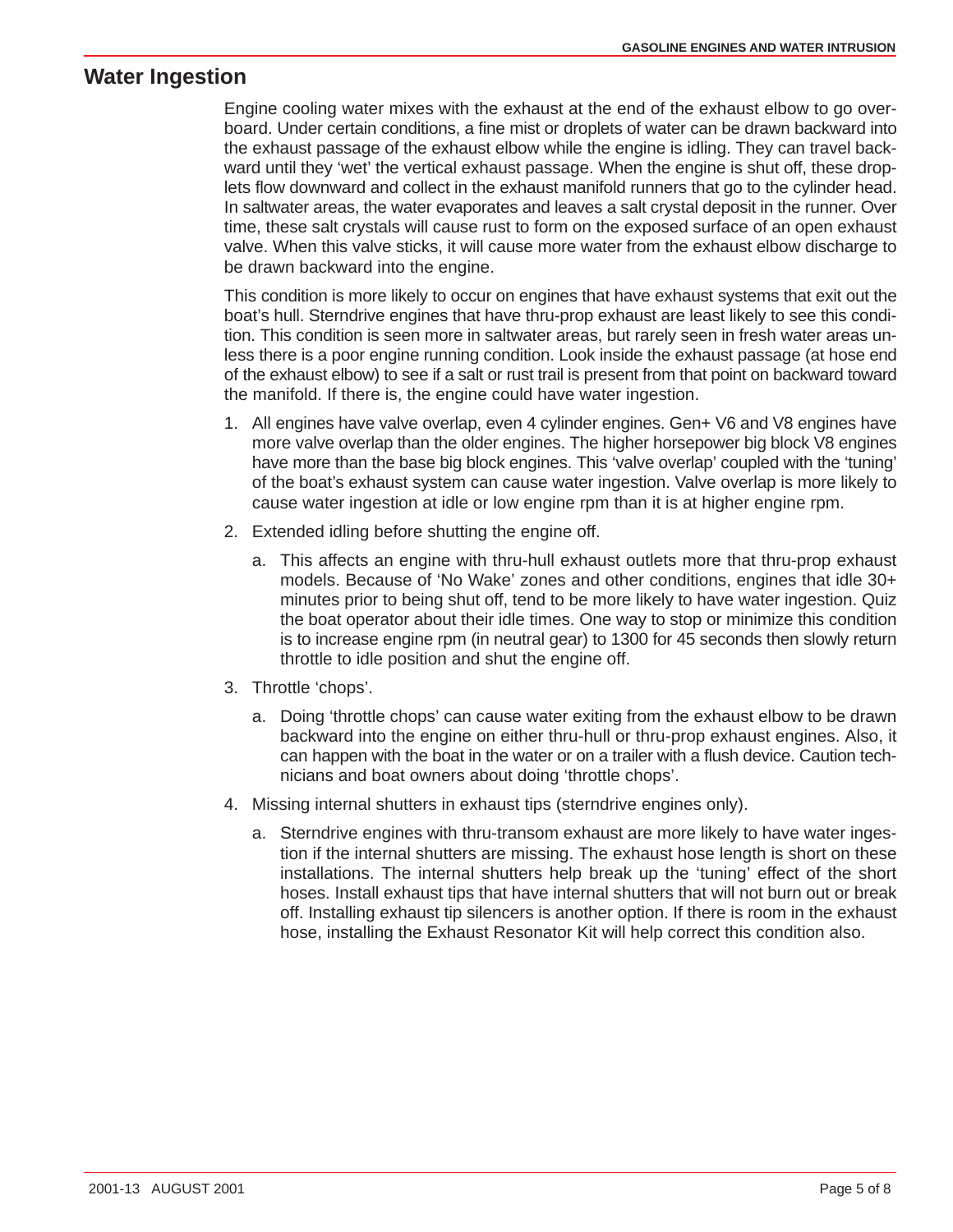- 5. Silent Choice type exhaust systems (sterndrive engines only).
	- a. Sterndrive engines equipped with Silent Choice type of exhaust system normally will not have water ingestion if the boat owner directs the exhaust thru-prop while in 'No Wake' zones or while idling for an extended time. If the exhaust system is in the 'thruhull' mode during this low speed operation, the engine may ingest water if the internal shutters of the exhaust tips are missing.
- 6. Boat exhaust systems (engines with thru-hull exhaust only).
	- a. Engines with thru-hull exhaust systems can have a 'tuning' effect. Exhaust hose<br>length, 45°, or 90° fittings, location of collector and/or muffler and the thru-hull exhaust tip all can affect water ingestion. The only way to test for this condition is to monitor the amount of water that collects in the runners of the exhaust manifold after idling for 45 minutes. Engine has to be at normal operating temperature before starting the idle test. Using Exhaust Resonator Kits in the exhaust hoses will help stop the 'tuning' affect in the exhaust system. The Mercury Parts Exhaust Resonator Kit does not cause any horsepower loss.

## **Engine Exhaust System Component**

Just because there are streaks of rust on the outside of the manifold does not mean the elbow gasket was leaking toward the inside into the exhaust passage. The water pressure in the water passages of the engine exhaust system that these gaskets seal is lower than the exhaust gas pressure.

Before disassembly of exhaust system components, always draw a chalk line from the manifold up to the exhaust elbow. Use a single line on one side of the engine and two lines on the other side. By doing this, you can look at how the parts fit together while it was on the engine. This is important when trying to find the cause of the problem.

Drain water from exhaust components before disassembly. If possible, leave exhaust manifolds on the engine and remove just the exhaust elbow (and riser) so you can look down into the manifolds to see the condition of the exhaust ports. Do one side at a time.

- 1. Inspect gaskets.
	- a. On Fire Ring gaskets, look for a water path from one of the water passages to the exhaust passage. If black exhaust carbon is evident between where the fire ring was on the part's gasket surface and the exhaust opening, the gasket probability did not have a water leak to the exhaust passage. A water leak normally will prevent exhaust carbon from forming. Verify if the fire ring sealed all the way around the exhaust opening of the component on both sides of the gasket.
	- b. On Non-Fire Ring gaskets, look for a water path from the water passage to the exhaust passage. If the gasket has to be scraped off of the component's surface, it probability did not leak.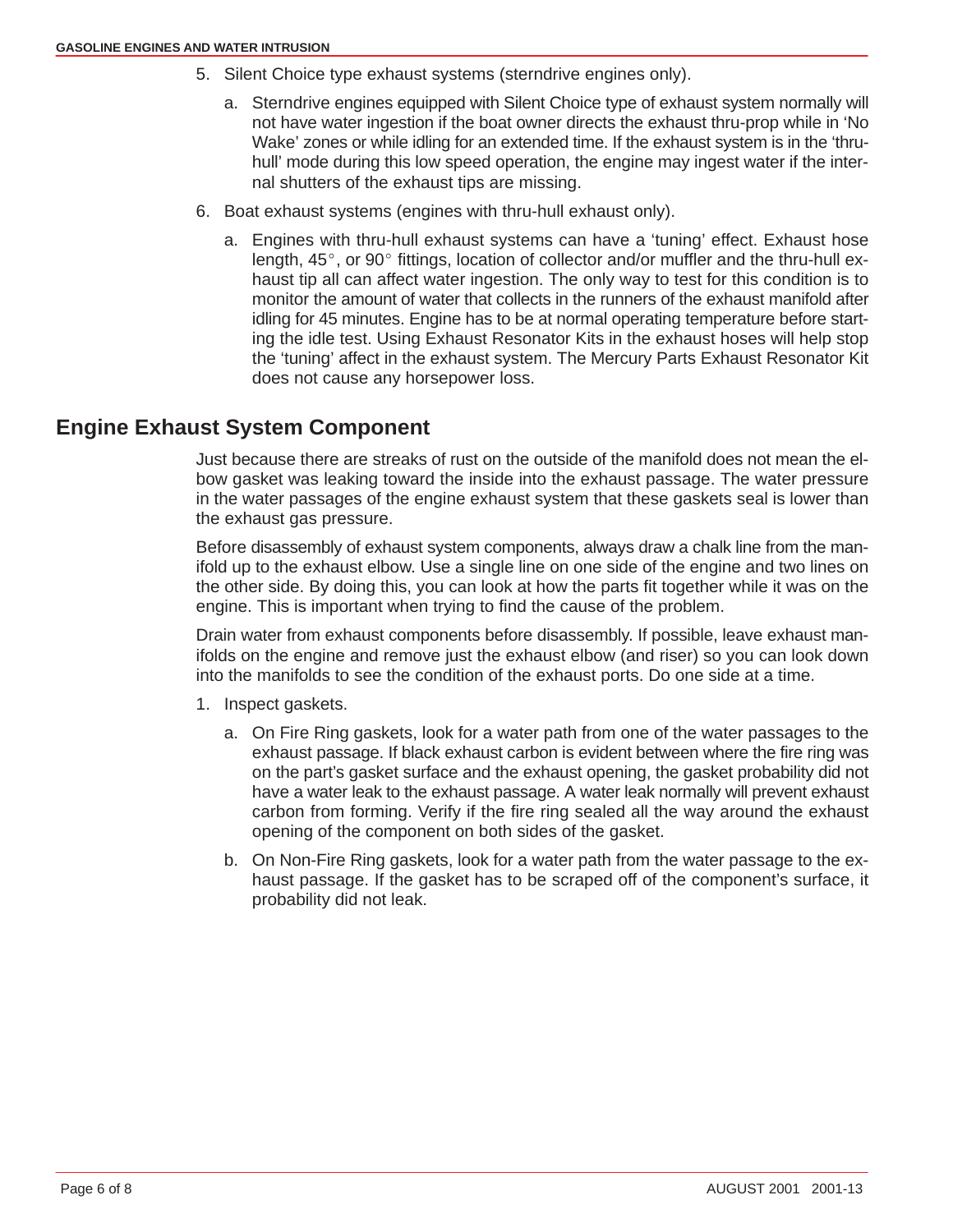- 2. Inspect gasket surfaces. Look at the gasket surface on the exhaust manifold, riser (if used) and exhaust elbow.
	- a. Look for damaged gasket surface. If the gasket surface of a new or used part has a dent, groove or porosity that goes into a water passage, do not use the part.
	- b. Inspect gasket surfaces closely for corrosion. If the gasket surface has areas that are corroded away, replace the part.
- 3. Internal crack.
	- a. An internal casting crack in the exhaust manifold, riser (if used) or exhaust elbow will usually occur early in the life of the part. Do not confuse the casting's parting line for a crack. Check for freeze cracks. Freeze cracks always have one side of the crack pushed outward. Replace the cracked part.
- 4. Low inner gasket surface (exhaust elbow only).
	- a. Make sure the inner gasket surface (around exhaust passage) is the same height as the outer gasket surface. If it is not, replace the part.
- 5. Hole corroded through exhaust elbow (at hose end of the exhaust elbow).
	- a. Inspect exit end of the exhaust elbow for any holes that have been corroded through it. Replace any exhaust elbow that has a hole corroded through it.
- 6. External exhaust component problems. Several external failures may occur but they will not cause water in the exhaust. These problems will only cause an external leak.
	- a. Cracked casting at the core plug. Most frequently at the 2 core holes in the exhaust manifold, on either side of the exhaust elbow. Occurs when metal plug is installed too deep into the manifold. Seldom seen with a composite plug. Composite plugs has a Torx socket, cast iron plug has square socket and brass plug has hex socket. Rarely happens in risers or exhaust elbow.
	- b. Leaking composite  $90^{\circ}$  elbow at the bottom of the exhaust manifold. Leak occurs at the thread of fitting. Caused by engine over heat or if used with a closed cooling system that has the exhaust manifolds included in the closed cooling system. Failure is seen more on V8 454/502 cid engines because the 90 elbow is threaded into a partially water-cooled exhaust runner. Very rarely is this seen on V6 or 305/350 cid engines. Correction is to clean threads in exhaust manifold and use brass 90 elbow.
	- c. The V8 454/502 cid exhaust manifolds used a composite core plug on the side toward the cylinder head. If engine is slightly over heated, these plugs may start to leak. Correction is to clean threads in manifold and use either cast iron or brass plug. Make sure the metal plugs clear the cylinder head when the exhaust manifold is bolted up. V6 and V8 305/350 cid manifolds, risers and exhaust elbows rarely leak.